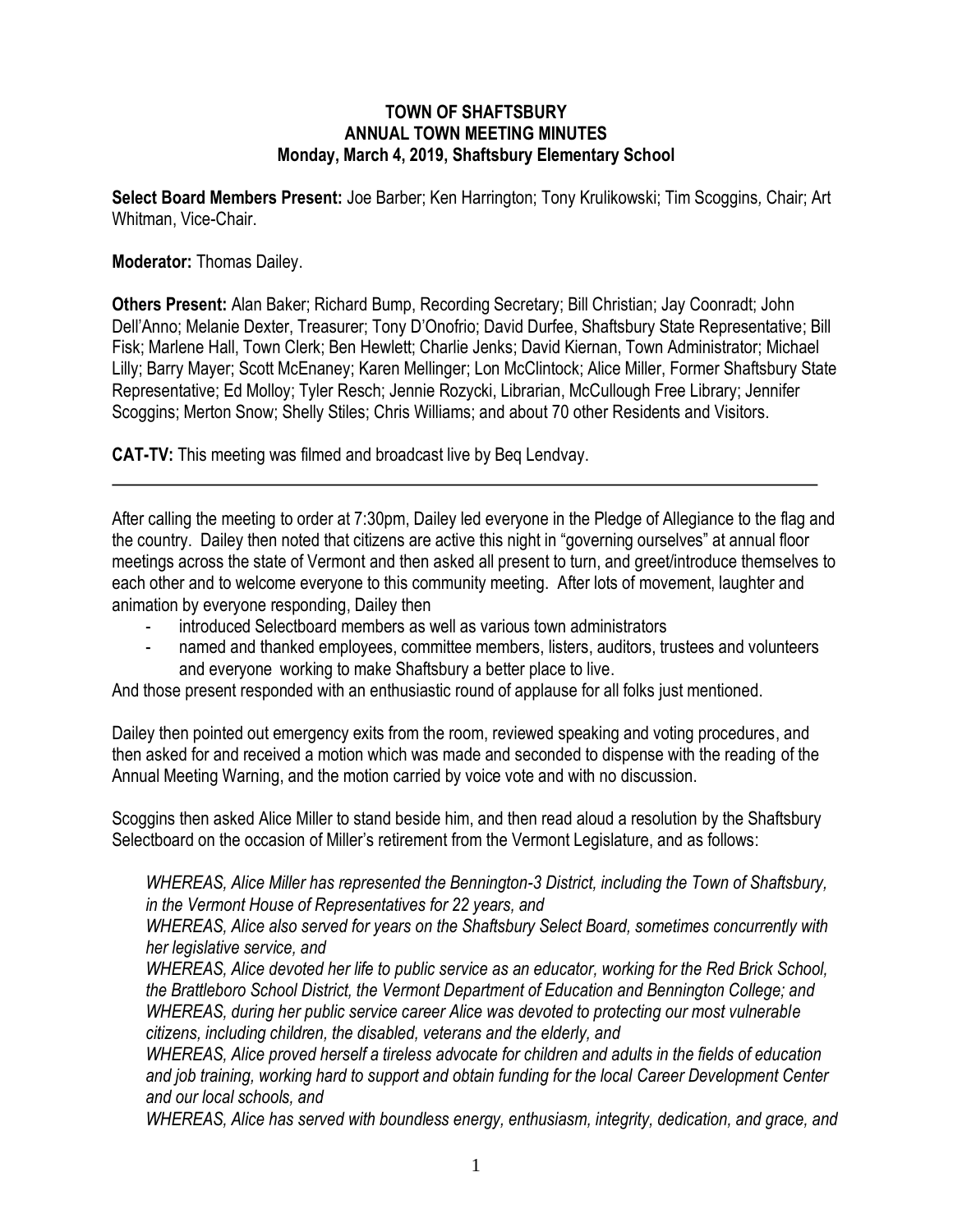*WHEREAS, Alice always has a smile and kind word for everyone she meets, and WHEREAS, in the course of being elected eleven consecutive times, Alice knocked on every door in town more than once;* 

*Therefore, be it resolved that the Shaftsbury Selectboard, on behalf of the people of Shaftsbury, expresses its deep appreciation to Alice Miller for her decades of service, and wishes her peace and happiness in her retirement and future endeavors.* 

Miller was then given a plaque by Scoggins as well as a standing and long lasting ovation by all present. Mellinger then recounted her decades-long working relationship with Miller on her various campaigns ("Miller needed to talk with everybody") and community projects (she "located over \$400,000 in state funding to help cap the landfill") and then asked residents to stay for coffee and cake at the end of the meeting in honor of Miller. In response, in part, Miller noted that "she is not leaving" and that people "need simply to say instead 'Welcome home'". Miller then thanked by name all the people, residents and nonresidents alike, who have assisted, encouraged, corrected, directed, and otherwise influenced her actions and decision-making over her years as State Representative. Miller closed her remarks stating that "My work was all about you, hearing your concerns, your issues and your problems. I loved every minute of it". And after yet another round of applause, Miller then presented Durfee, the newly elected state representative, with a Vermont legislature T-shirt. Durfee, in response, thanked Miller noting that

- "following Alice is a tough task"
- "everyone in the state house misses her"
- and everyone there greets him by saying "You're the new Alice."

**State Representative Report**: Durfee then briefly reviewed his first 8 weeks working as state

representative, noting that

- although there has not been a lot of legislation yet, there have been over 800 new bills filed thus far, which sets a record
- he is a member of the Health Care Committee which is trying to "shore up what's being taken away at the federal level" in health care programs.

Durfee noted that other issues before the legislature or working their way throughout the state include

- state mandated mergers of school districts as part of Act 46, with the Shaftsbury school district merger with the other three elementary districts in the Southwest Vermont Supervisory Union scheduled for 7/1/19
- lead testing in water in all schools statewide, scheduling and funding
- ambitious climate change related goals to reduce carbon emissions state-wide via increased use of electric cars, improved home weatherization, etc
- imposition of a gasoline tax to help fund road maintenance
- broad band access to all areas of the state, albeit costs are becoming prohibitive to do this
- regulating and taxing the production, distribution and selling of cannabis.

Durfee closed his report noting that contact information for him is available in the newsletter and he encourages people to contact him with thoughts, concerns, and other issues.

**Selectboard Report**: Using a power-point format, Scoggins then reviewed the Selectboard Report (a copy of which was included in the Annual Report, page 41), noting that that the FY20 budget includes a "modest increase" over the current year, and that major accomplishments for the year include

- completion of the nearly 9-year effort to construct a new Public Works garage, replacement of the transfer station as well as significant renovations to Cole Hall, with thanks to Kiernan for diligent oversight of these projects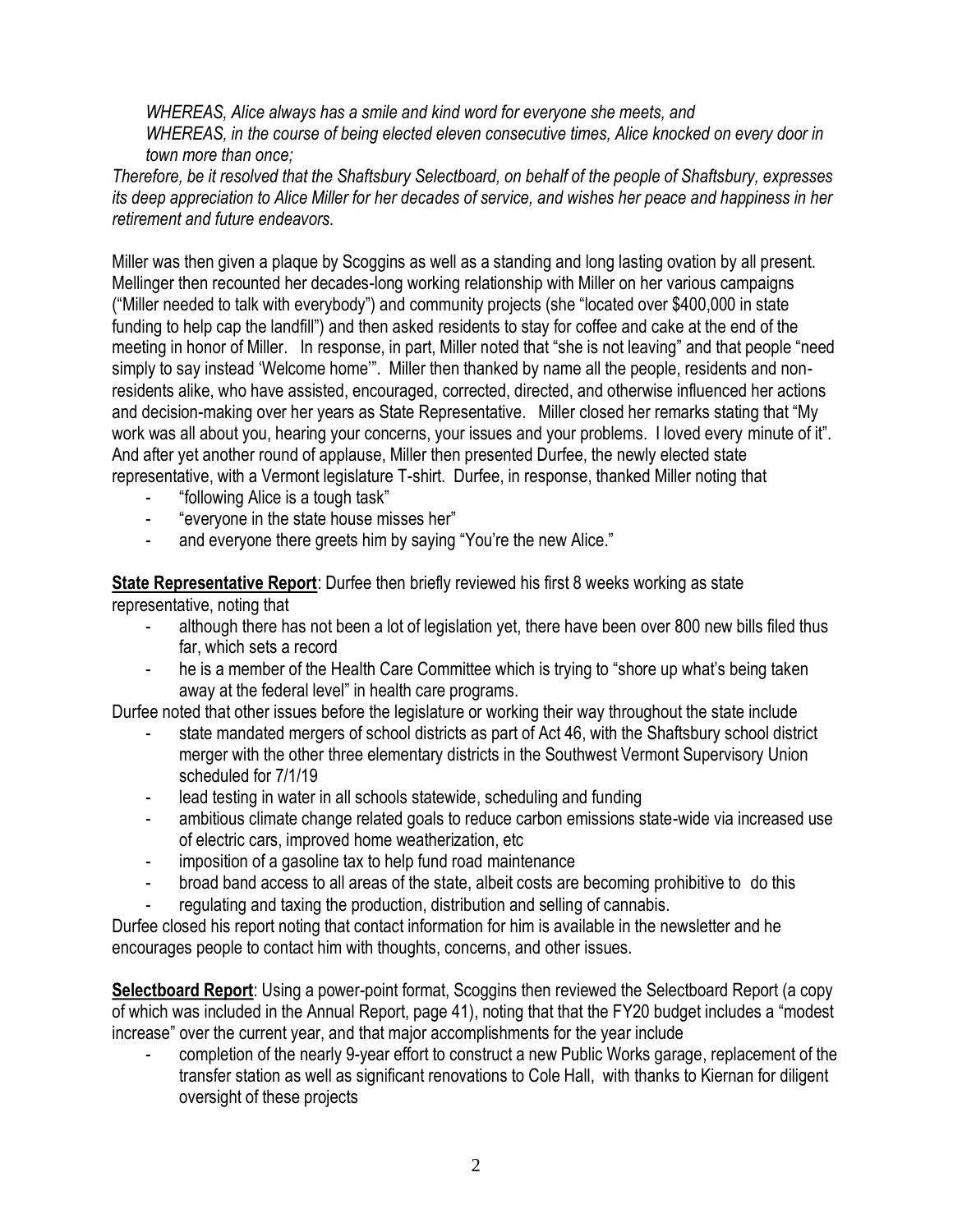hiring of a new, highly experienced Superintendent of Public Works who is in process of evaluating all roadways in Shaftsbury.

Scoggins also noted that

- further improvements to Cole Hall are being considered, including the entrance way, staircase and signage, as well as the removal of the old highway garage
- planning has begun for replacing the 75-year-old village water mains, a decades long project
- the establishment of the Windham and Bennington counties Southern Vermont Economic Comprehensive Economic Development Strategy is now complete, and applications for funding of various projects are now being accepted
- residents should be on the lookout for and respond to a Planning Commission survey regarding broadband access throughout the town (available at the entrance to the school gymnasium, at Cole Hall as well as on-line).

Scoggins briefly reviewed proposed amendments to the Zoning Bylaws to be voted 3/5/19 and as follows

- **Ballot Article 6:** defining short-term rentals as a Home Occupation and therefore subject to provisions governing Home Occupations
- **Ballot Article 7:** expanding definition of Rooming House to include multiple unit conversions of former motels
- **Ballot Article 8:** remove the Table of Uses from the Zoning bylaws, which has caused more confusion than helpful direction.

During a brief discussion, residents and board members noted that

- there is little payback for broadband companies to invest in infrastructure to provide services in a low density population area
- the zoning bylaws do not require an owner to live in a building being booked/reserved on-line
- the Highway department budget for gravel, salt and sand is lower than the current year, partly because there will be surplus funds in the current year budget (about 60%) and partly because the new Public Works Superintendent is implementing a new approach to roadway maintenance which should decrease the need for these materials
- the new salt shed should also result in the use of less salt
- nevertheless, the FY18 actual expenditure for gravel, salt and sand is higher than the FY20 budget amount
- the significant increase in the solid waste contract over the last two or so years is due to increased costs for disposal of solid waste as well as the need to replace some of the truck fleet
- there are no truck purchases included in the Highway budget, and the new Superintendent is planning on reducing the amount of in-house vehicle maintenance
- all other department, committee, commission reports are included in the annual report.

## **FY17 Town Warning:**

**Article 1**: A motion was made and seconded to waive the reading of and to accept the reports of the Town Officers as published. The motion carried by voice vote and with no discussion other than already noted.

**Article 2, A-D**: A motion was made and seconded to pay annual stipends/wages for the upcoming year and as follows

- Selectboard members: \$650 each
- Board of Auditors: \$14.00 per hour
- 1 1<sup>st</sup> and 2<sup>nd</sup> Constables: \$14.00 per hour
- Board of Listers: \$14.00 per hour

and the motion carried by voice vote, with no abstentions or opposition.